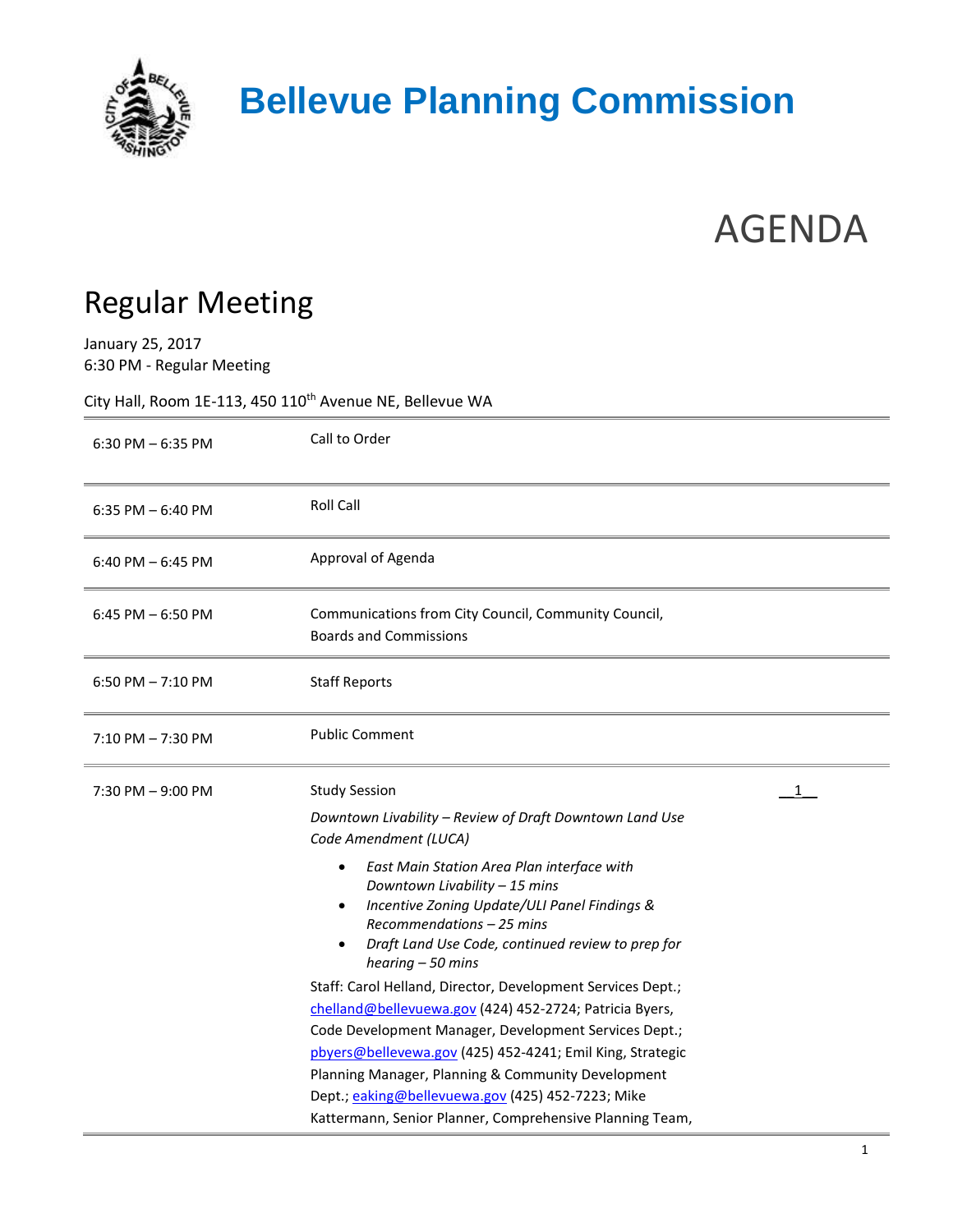|                      | Planning & Community Development Dept.;<br>mkattermann@bellevuewa.gov (425) 452-2042.<br>General Order of Business - Staff will present the proposed<br>code amendments. The Planning Commission will ask<br>questions and discuss the consistency of the amendments<br>with the overall policy direction of the Bellevue<br>Comprehensive Plan.<br>Anticipated Outcome - Based on this policy discussion, the |
|----------------------|----------------------------------------------------------------------------------------------------------------------------------------------------------------------------------------------------------------------------------------------------------------------------------------------------------------------------------------------------------------------------------------------------------------|
|                      | Planning Commission will provide staff direction for any<br>additional information needs for the Commission and staff to<br>consider as part of the overall code amendment package.                                                                                                                                                                                                                            |
| $9:00$ PM $-9:30$ PM | <b>Study Session</b>                                                                                                                                                                                                                                                                                                                                                                                           |
|                      | Planning Commission Post Retreat - Review of Revised<br>Prototype Part B - Suggested Standards & Practices                                                                                                                                                                                                                                                                                                     |
|                      | Staff: Terry Cullen, AICP, Comprehensive Planning Manager,<br>Planning & Community Development                                                                                                                                                                                                                                                                                                                 |
|                      | General Order of Business - The Planning Commission will<br>review and discuss the prototype as revised based on the<br>outcomes of the retreat November 16, 2016.                                                                                                                                                                                                                                             |
|                      | Anticipated Outcome - The Planning Commission will come to<br>an agreement on the retreat results for the Suggested<br>Standards & Practices.                                                                                                                                                                                                                                                                  |
| $9:30$ PM $-9:45$ PM | Minutes to be Signed (Chair):                                                                                                                                                                                                                                                                                                                                                                                  |
|                      | December 7, 2016                                                                                                                                                                                                                                                                                                                                                                                               |
|                      | Draft Minutes Previously Reviewed & Now Edited:                                                                                                                                                                                                                                                                                                                                                                |
|                      | New Draft Minutes to be Reviewed:                                                                                                                                                                                                                                                                                                                                                                              |
|                      | January 11, 2017                                                                                                                                                                                                                                                                                                                                                                                               |
| 9:45 PM - 10:00 PM   | <b>Public Comment</b>                                                                                                                                                                                                                                                                                                                                                                                          |
| 10:00 PM             | Adjourn                                                                                                                                                                                                                                                                                                                                                                                                        |

Please note:

- Agenda times are approximate only.
- Generally, public comment is limited to 5 minutes per person or 3 minutes if a public hearing has been held on your topic. The last public comment session of the meeting is limited to 3 minutes per person. The Chair has the discretion at the beginning of the comment period to change this.